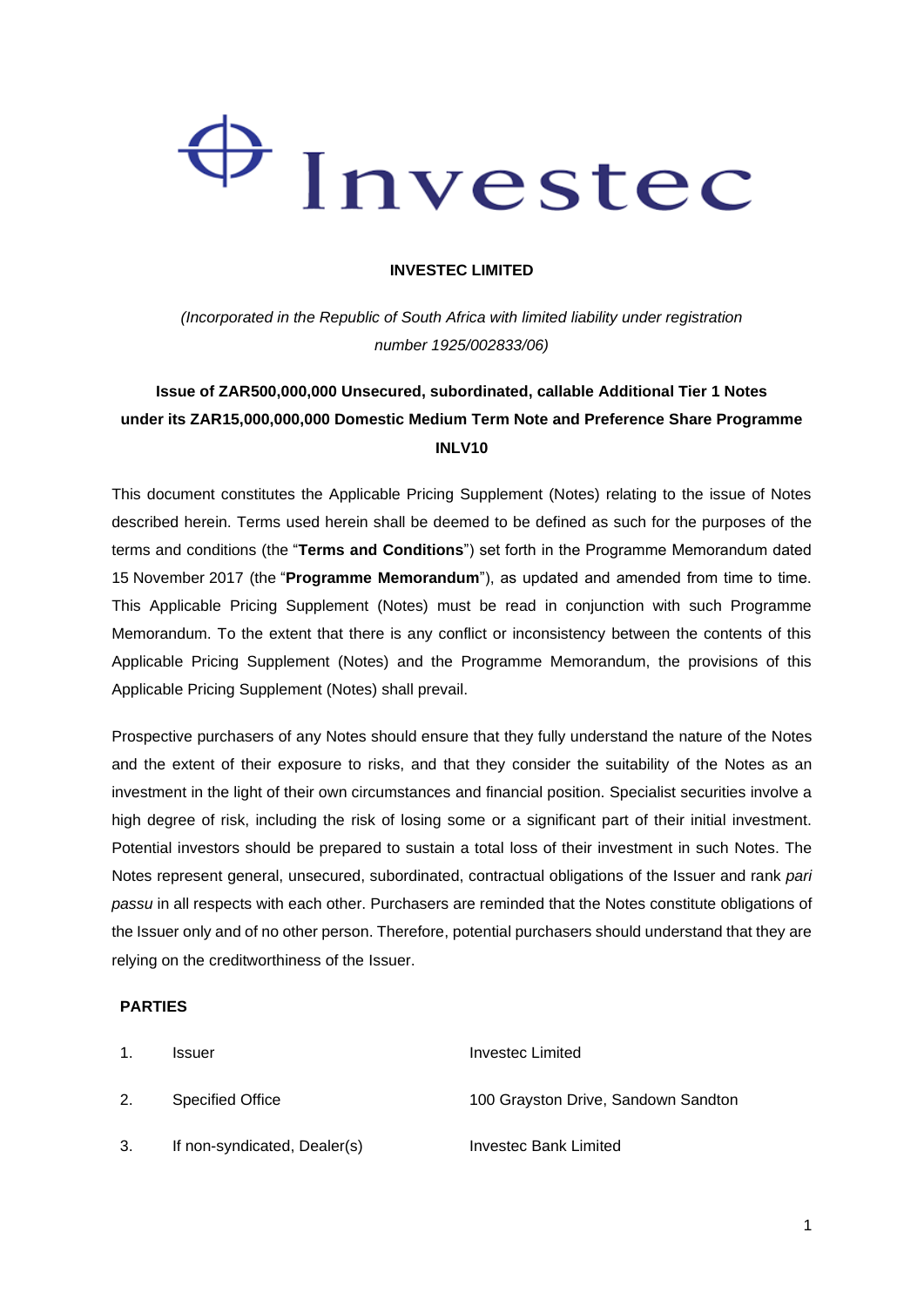| 4.  | If syndicated, Managers                                                                           | Not Applicable                                                                                                                                                              |
|-----|---------------------------------------------------------------------------------------------------|-----------------------------------------------------------------------------------------------------------------------------------------------------------------------------|
| 5.  | Debt Sponsor                                                                                      | <b>Investec Bank Limited</b>                                                                                                                                                |
| 6.  | Issuer Agent (incorporating the<br>calculation agent, the transfer agent<br>and the paying agent) | <b>Investec Bank Limited</b>                                                                                                                                                |
| 7.  | <b>Specified Office</b>                                                                           | 100 Grayston Drive, Sandown Sandton                                                                                                                                         |
| 8.  | Stabilising manager (if any)                                                                      | Not Applicable                                                                                                                                                              |
| 9.  | <b>Specified Office</b>                                                                           | Not Applicable                                                                                                                                                              |
|     | PROVISIONS RELATING TO THE NOTES                                                                  |                                                                                                                                                                             |
| 10. | <b>Status of Notes</b>                                                                            | Unsecured Additional Tier 1 Notes (see Condition 6.4<br>(Status of Additional Tier 1 Notes)                                                                                 |
|     |                                                                                                   | In accordance with the Regulatory Capital Requirements,<br>the Additional Tier 1 Notes will be subject to Write Off if a<br>Trigger Event occurs in relation to the Issuer. |
|     | Series Number<br>(i)                                                                              | INLV10                                                                                                                                                                      |
|     | <b>Tranche Number</b><br>(ii)                                                                     | 1                                                                                                                                                                           |
| 11. | Aggregate Nominal Amount of<br>Tranche                                                            | ZAR500,000,000 (five hundred million Rand)                                                                                                                                  |
| 12. | Aggregate Nominal Amount of Notes<br>Outstanding in the Series as at the<br><b>Issue Date</b>     | Zero, excluding this Tranche of Notes                                                                                                                                       |
| 13. | Interest/Payment Basis                                                                            | <b>Floating Rate Notes</b>                                                                                                                                                  |
| 14. | Form of Notes                                                                                     | Listed Registered Notes: The Notes in this Tranche are<br>issued in uncertificated form in the CSD                                                                          |
| 15. | Automatic/Optional conversion from<br>one Interest/ Payment Basis to<br>another                   | Not Applicable                                                                                                                                                              |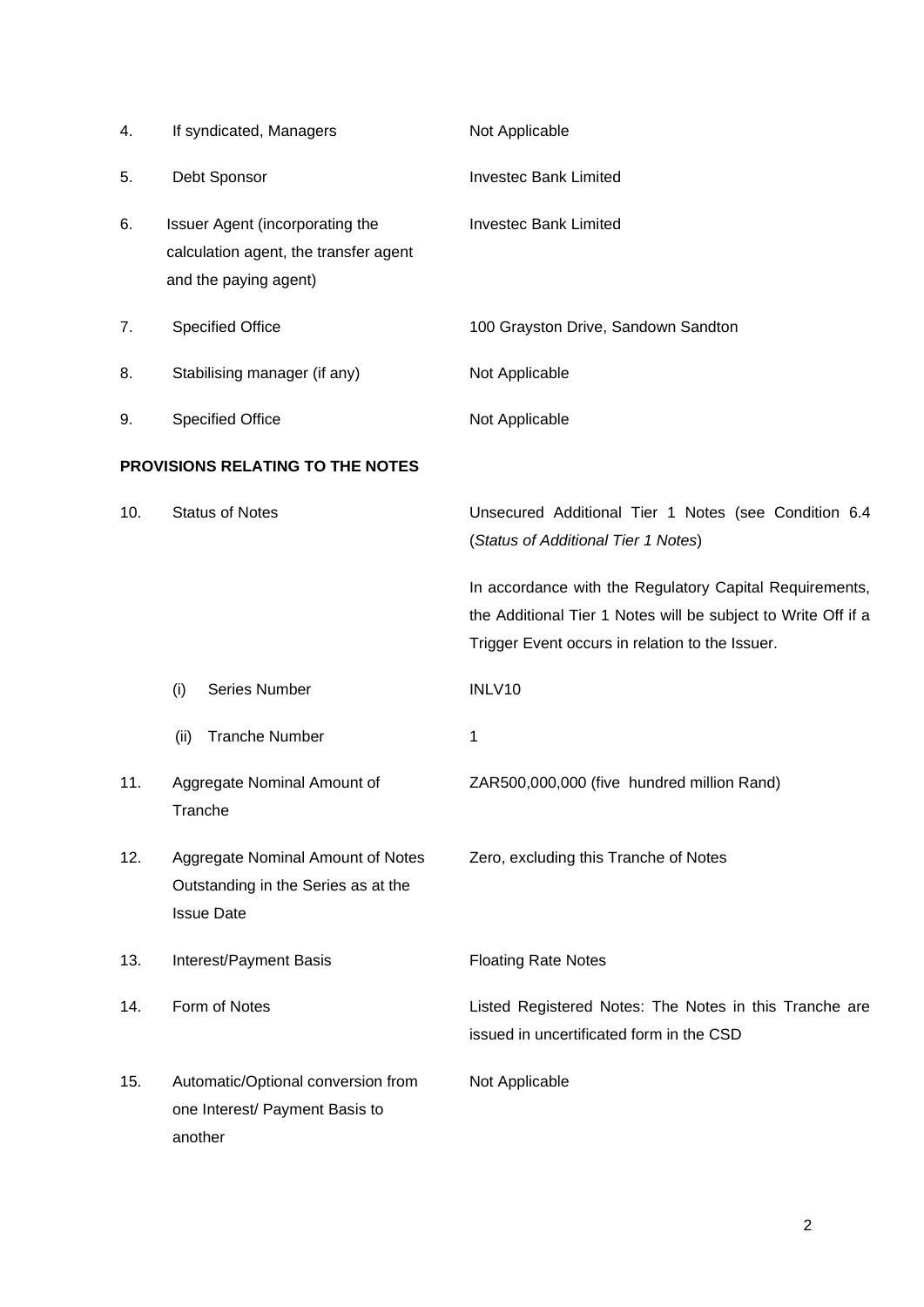| 16. | <b>Issue Date</b>                  | 6 December 2021                                                                                                                                                                                                                                                                                                                                                                                                                                                                  |
|-----|------------------------------------|----------------------------------------------------------------------------------------------------------------------------------------------------------------------------------------------------------------------------------------------------------------------------------------------------------------------------------------------------------------------------------------------------------------------------------------------------------------------------------|
| 17. | <b>Business Centre</b>             | Johannesburg                                                                                                                                                                                                                                                                                                                                                                                                                                                                     |
| 18. | <b>Additional Business Centre</b>  | Not Applicable                                                                                                                                                                                                                                                                                                                                                                                                                                                                   |
| 19. | Nominal Amount                     | ZAR1,000,000 (one million Rand) per Note                                                                                                                                                                                                                                                                                                                                                                                                                                         |
| 20. | Specified Denomination             | ZAR1,000,000 (one million Rand) per Note                                                                                                                                                                                                                                                                                                                                                                                                                                         |
| 21. | <b>Calculation Amount</b>          | ZAR1,000,000 (one million Rand) per Note                                                                                                                                                                                                                                                                                                                                                                                                                                         |
| 22. | <b>Issue Price</b>                 | 100% of the Nominal Amount per Note                                                                                                                                                                                                                                                                                                                                                                                                                                              |
| 23. | <b>Interest Commencement Date</b>  | 6 December 2021                                                                                                                                                                                                                                                                                                                                                                                                                                                                  |
| 24. | <b>Maturity Date</b>               | Subject to the section titled "Provisions regarding<br>Redemption/Maturity" below, this Tranche of Additional<br>Tier 1 Notes shall only be redeemed, at the aggregate<br>outstanding Nominal Amount of this Tranche plus accrued<br>interest (if any), on a winding-up (other than pursuant to a<br>Solvent Reconstruction) or liquidation of the Issuer, subject<br>to Condition 6.4 (Status of Additional Tier 1 Notes) (and<br>specifically Condition 6.4.3 (Subordination)) |
| 25. | <b>Maturity Period</b>             | Not Applicable                                                                                                                                                                                                                                                                                                                                                                                                                                                                   |
| 26. | <b>Specified Currency</b>          | <b>ZAR</b>                                                                                                                                                                                                                                                                                                                                                                                                                                                                       |
| 27. | Applicable Business Day Convention | <b>Following Business Day</b>                                                                                                                                                                                                                                                                                                                                                                                                                                                    |
| 28. | <b>Final Redemption Amount</b>     | See item 24 above                                                                                                                                                                                                                                                                                                                                                                                                                                                                |
| 29. | <b>Books Closed Period(s)</b>      | The Register will be closed from 25 February to 6 March,<br>28 May to 6 June, 28 August to 6 September and 27<br>November to 6 December (all dates inclusive) in each year<br>until the Applicable Redemption Date, or 10 days prior to<br>any Payment Date                                                                                                                                                                                                                      |
| 30. | Last Day to Register               | Close of business on the Business Day immediately<br>preceding the first day of a Books Close Period                                                                                                                                                                                                                                                                                                                                                                             |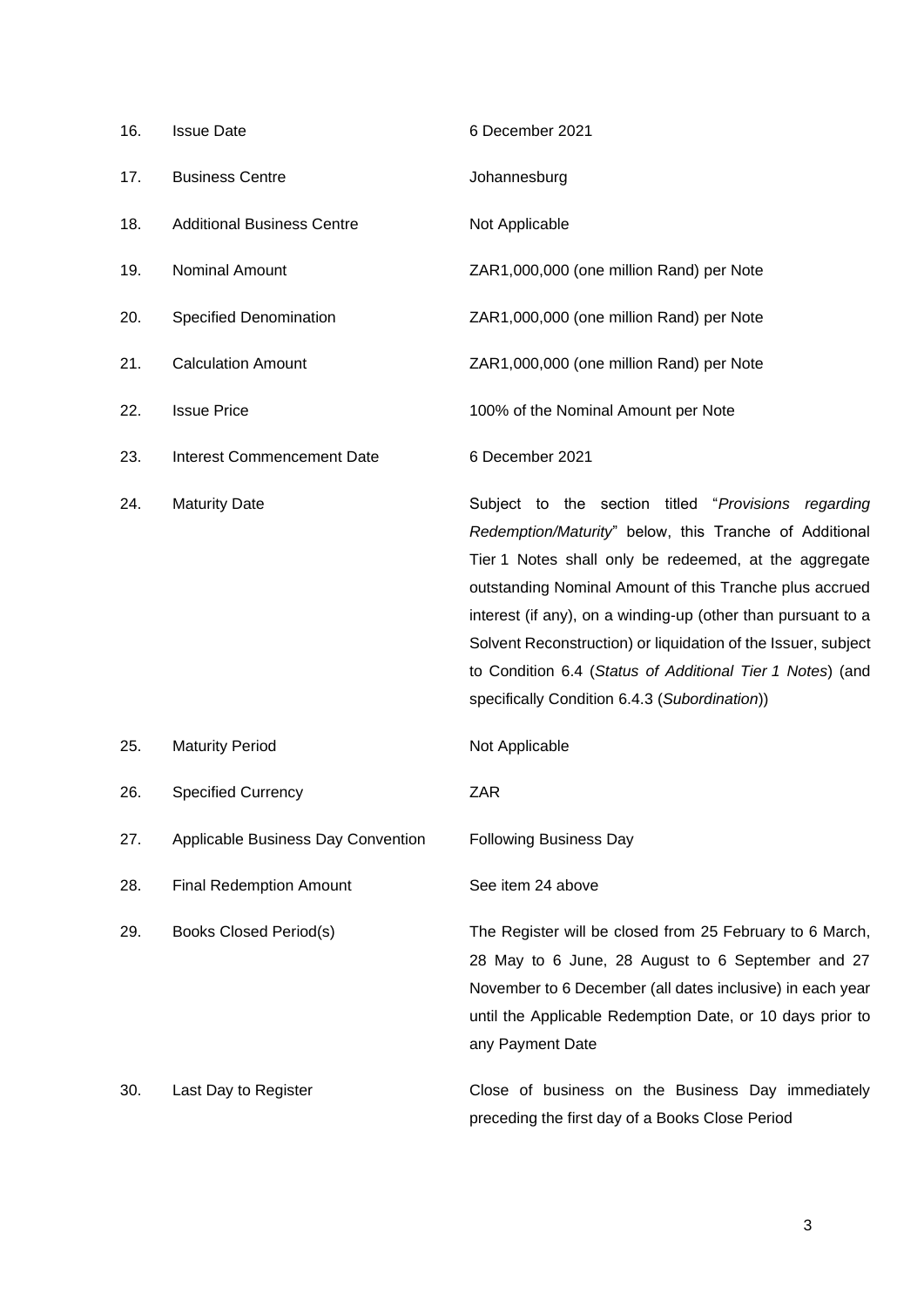31. Provisions applicable to Subordinated Capital Notes

#### Applicable

| 32. |                            |     | <b>FIXED RATE NOTES</b>                                                                                                                    | Not Applicable                                                                                                            |
|-----|----------------------------|-----|--------------------------------------------------------------------------------------------------------------------------------------------|---------------------------------------------------------------------------------------------------------------------------|
| 33. | <b>FLOATING RATE NOTES</b> |     |                                                                                                                                            | Subject to the applicable Regulatory Capital Requirements                                                                 |
|     | (a)                        |     | Issuer election not to pay<br>interest                                                                                                     | Applicable. This item 33 is subject in all respects to<br>Condition 8 (Interest Payments on Additional Tier 1 Notes).     |
|     | (ii)                       |     | Payment of Interest Amount                                                                                                                 |                                                                                                                           |
|     |                            |     | (a) Interest Rate(s)                                                                                                                       | 3 month JIBAR plus the Margin                                                                                             |
|     |                            |     | (b) Interest Payment Date(s)                                                                                                               | 6 March, 6 June and 6 September and 6 December in each<br>year with the first Interest Payment Date being 6 March<br>2022 |
|     |                            | (c) | Any other terms relating to<br>the particular method of<br>calculating interest                                                            | Not Applicable                                                                                                            |
|     |                            | (d) | Interest Step-Up Date                                                                                                                      | Not Applicable                                                                                                            |
|     |                            | (e) | Definition of Business Day<br>(if different from that set<br>out in Condition 1<br>(Interpretation))                                       | Not Applicable                                                                                                            |
|     |                            | (f) | Minimum Interest Rate                                                                                                                      | Not Applicable                                                                                                            |
|     |                            | (g) | Maximum Interest Rate                                                                                                                      | Not Applicable                                                                                                            |
|     |                            | (h) | Day Count Fraction                                                                                                                         | Actual/365                                                                                                                |
|     |                            | (i) | Other terms relating to the<br>method of calculating<br>interest (e.g.: day count<br>fraction, rounding up<br>provision, if different from | Not Applicable                                                                                                            |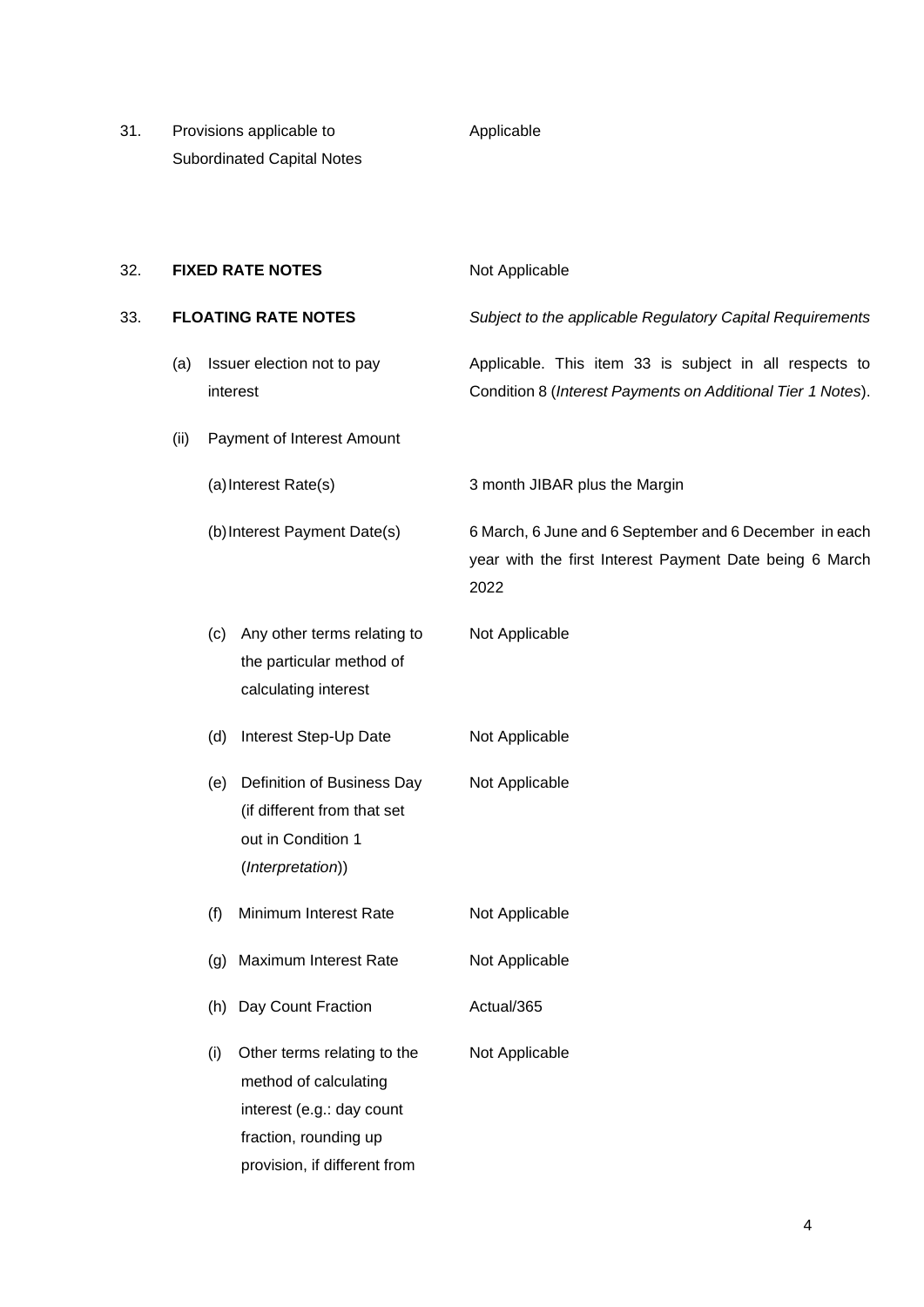| Condition 9.2 (Interest on     |
|--------------------------------|
| <b>Floating Rate Notes and</b> |
| Indexed Notes))                |

| (iii) |        | Manner in which the Interest<br>Rate is to be determined | Screen Rate Determination |
|-------|--------|----------------------------------------------------------|---------------------------|
|       |        |                                                          |                           |
| (iv)  | Margin |                                                          | 4.05%                     |
| (v)   |        | If ISDA Determination                                    | Not Applicable            |
|       | (a)    | <b>Floating Rate</b>                                     | Not Applicable            |
|       | (b)    | <b>Floating Rate Option</b>                              | Not Applicable            |
|       | (c)    | <b>Designated Maturity</b>                               | Not Applicable            |
|       | (d)    | Reset Date(s)                                            | Not Applicable            |
|       | (e)    | <b>ISDA Definitions to apply</b>                         | Not Applicable            |
| (vi)  |        | If Screen Rate Determination                             | Applicable                |

(a) Reference Rate (including relevant period by reference to which the Interest Rate is to be calculated) ZAR-JIBAR-SAFEX with a Designated Maturity of 3 months

- (b) Interest Rate Determination Date(s) means 6 December, 6 March, 6 June and 6 September in each year as determined in accordance with the applicable Business Day Convention (as specified in the Applicable Pricing Supplement), provided that the first Interest Determination Date shall be 6 December 2021 (c) Relevant Screen page and Reuters page SAFEX MNY MKT code SFXMYLD or any
	- Reference Code successor page
- (d) Relevant Time 12h00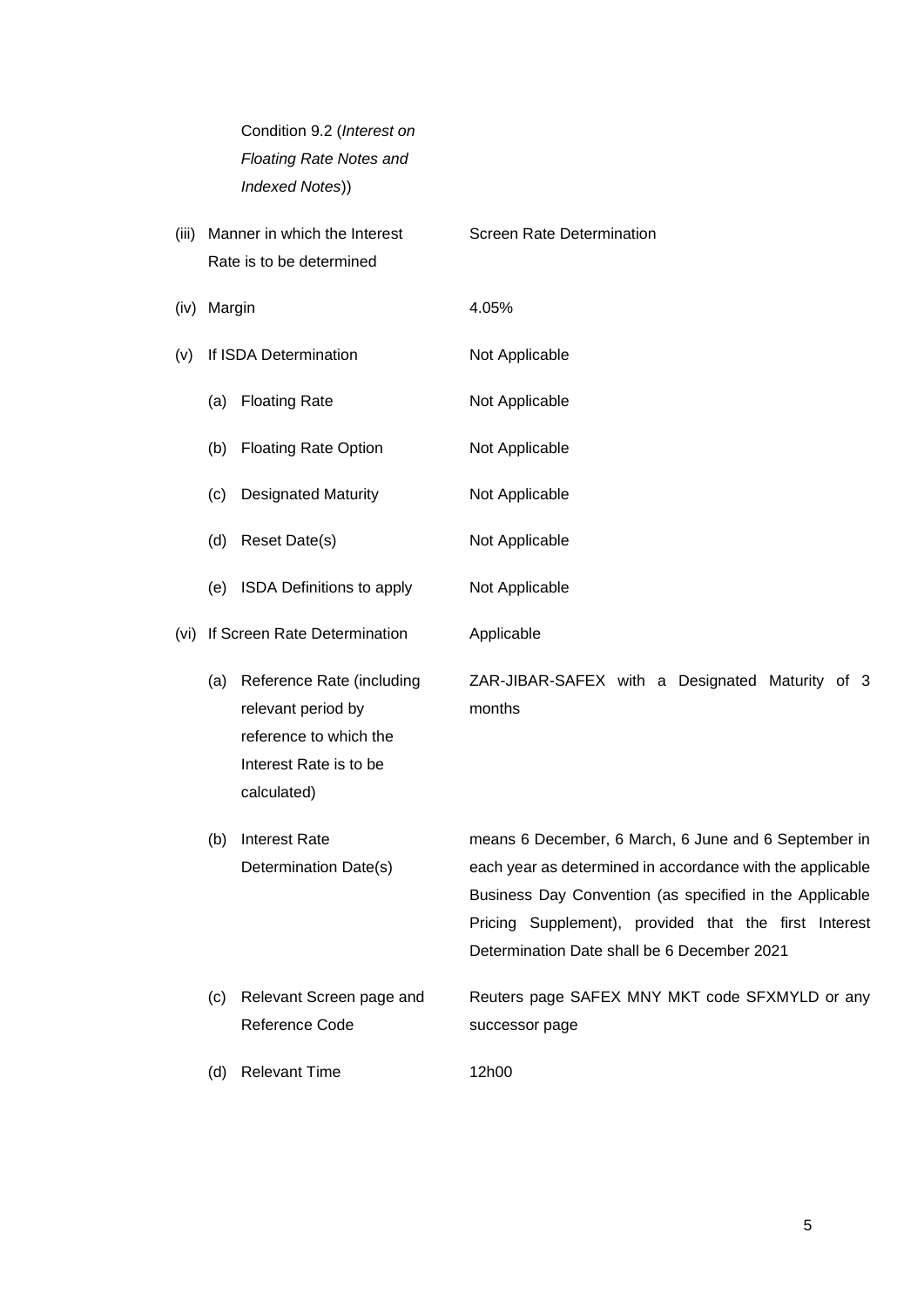|     | (vii) If Interest Rate to be calculated                                                                         | Not Applicable |
|-----|-----------------------------------------------------------------------------------------------------------------|----------------|
|     | otherwise than by ISDA<br>Determination or Screen Rate                                                          |                |
|     | Determination, insert basis for                                                                                 |                |
|     | determining Interest                                                                                            |                |
|     | Rate/Margin/Fallback provisions                                                                                 |                |
|     | (viii) If different from Issuer Agent,<br>agent responsible for calculating<br>amount of principal and interest | Not Applicable |
| 34. | <b>ZERO COUPON NOTES</b>                                                                                        | Not Applicable |
| 35. | <b>PARTLY PAID NOTES</b>                                                                                        | Not Applicable |
| 36. | <b>INSTALMENT NOTES</b>                                                                                         | Not Applicable |
| 37. | <b>MIXED RATE NOTES</b>                                                                                         | Not Applicable |
| 38. | <b>INDEXED NOTES</b>                                                                                            | Not Applicable |
| 39. | <b>EXCHANGEABLE NOTES</b>                                                                                       | Not Applicable |
| 40. | <b>OTHER NOTES</b>                                                                                              | Not Applicable |
|     | Relevant description and any<br>additional Terms and Conditions<br>relating to such Notes                       | Not Applicable |

#### **PROVISIONS REGARDING REDEMPTION/MATURITY**

41. Prior consent of the Relevant Authority required for any redemption (in the case of Tier 2 Notes, prior to the Maturity Date)

Yes, save for redemption of Subordinated Capital Notes for Regulatory Capital reasons as contemplated in Condition 10.5 (*Redemption of Subordinated Capital Notes for Regulatory Capital reasons*). Condition 10.8 (*Conditions to redemption, purchase, cancellation, modification, substitution or variation of Subordinated Capital Notes*) is not applicable to the redemption of this Tranche of Notes upon the occurrence of a Regulatory Event, pursuant to Condition 10.8.3.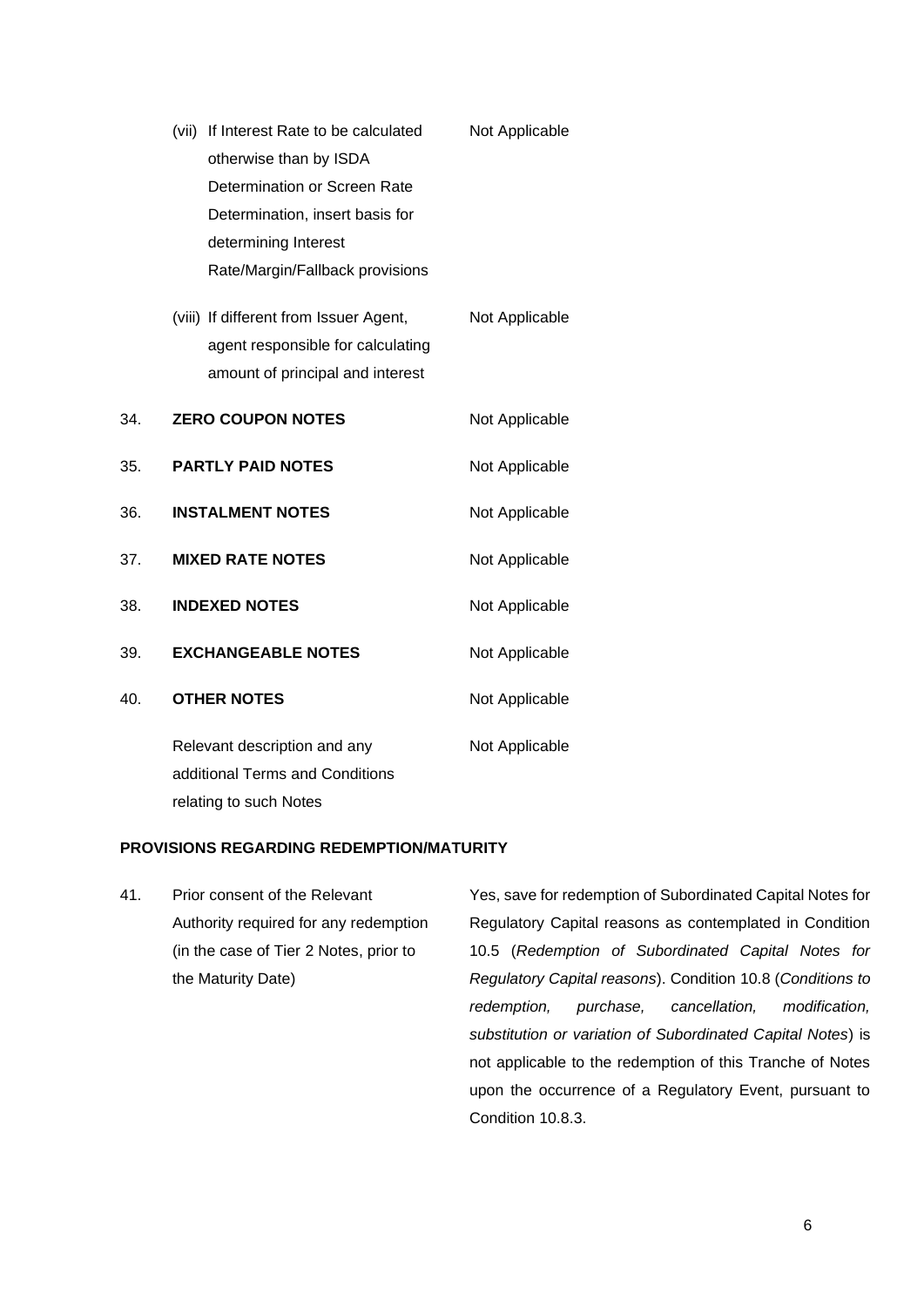| 42. | Redemption at the option of the<br>Issuer: if yes: |                                                                                                                               | subject to the applicable Regulatory Capital<br>Yes.<br>Requirements and Condition 10.1.8<br>(Conditions to<br>purchase,<br>cancellation,<br>redemption,<br>modification,<br>substitution or variation of Subordinated Capital Notes) |
|-----|----------------------------------------------------|-------------------------------------------------------------------------------------------------------------------------------|---------------------------------------------------------------------------------------------------------------------------------------------------------------------------------------------------------------------------------------|
|     | (i)                                                | <b>Optional Redemption Date(s)</b>                                                                                            | 6 March 2027 or on any Interest Payment Date thereafter,<br>subject to the applicable Regulatory Capital Requirements                                                                                                                 |
|     | (ii)                                               | <b>Optional Redemption Amount(s)</b><br>and method, if any, of<br>calculation of such amount                                  | The outstanding Nominal Amount per Note plus accrued<br>unpaid interest (if any)                                                                                                                                                      |
|     | (iii)                                              | Minimum period of notice (if<br>different from Condition 10.3<br>(Redemption at the option of the<br>(ssuer)                  | Not Applicable                                                                                                                                                                                                                        |
|     | (iv)                                               | Redeemable in part.                                                                                                           | No                                                                                                                                                                                                                                    |
|     |                                                    | If yes:                                                                                                                       |                                                                                                                                                                                                                                       |
|     |                                                    | Minimum Redemption<br>Amount(s)                                                                                               | Not Applicable                                                                                                                                                                                                                        |
|     |                                                    | Higher Redemption Amount(s)                                                                                                   | Not Applicable                                                                                                                                                                                                                        |
|     | (v)                                                | Other terms applicable on<br>Redemption                                                                                       | Not Applicable                                                                                                                                                                                                                        |
| 43. |                                                    | Redemption at the Option of<br>Noteholders of Senior Notes: if yes:                                                           | No                                                                                                                                                                                                                                    |
|     | (i)                                                | <b>Optional Redemption Date(s)</b>                                                                                            | Not Applicable                                                                                                                                                                                                                        |
|     | (ii)                                               | <b>Optional Redemption Amount(s)</b><br>and method of calculation?                                                            | Not Applicable                                                                                                                                                                                                                        |
|     | (iii)                                              | Minimum period of notice (if<br>different from Condition 10.4<br>(Redemption at the option of<br>Noteholders of Senior Notes) | Not Applicable                                                                                                                                                                                                                        |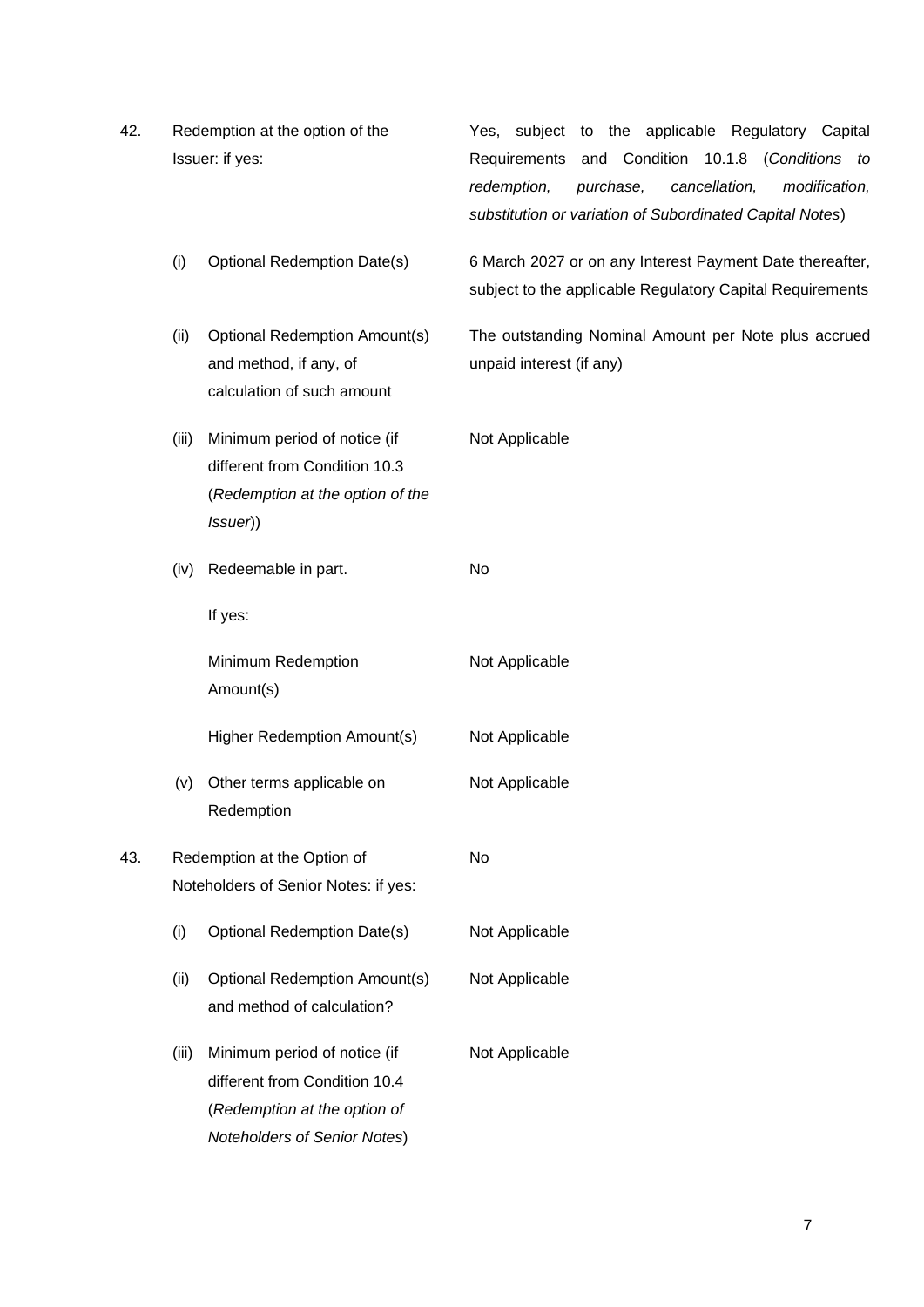|     |      | If yes:                                                                                                                                                                                              |                                                                                                                                                                                                                                              |
|-----|------|------------------------------------------------------------------------------------------------------------------------------------------------------------------------------------------------------|----------------------------------------------------------------------------------------------------------------------------------------------------------------------------------------------------------------------------------------------|
|     |      | Minimum Redemption<br>Amount(s)                                                                                                                                                                      | Not Applicable                                                                                                                                                                                                                               |
|     |      | Higher Redemption Amount(s)                                                                                                                                                                          | Not Applicable                                                                                                                                                                                                                               |
|     | (v)  | Other terms applicable on<br>Redemption                                                                                                                                                              | Not Applicable                                                                                                                                                                                                                               |
|     |      | (vi) Attach pro forma Put Notice(s)                                                                                                                                                                  | Not Applicable                                                                                                                                                                                                                               |
| 44. |      | Early Redemption Amount(s) payable<br>on redemption following the<br>occurrence of a Tax Event (Gross<br>up), Tax Event (Deductibility) and/or<br>Change in Law, if yes:                             | Yes, subject to the applicable Regulatory Capital<br>Condition<br>10.8<br>(Conditions<br>Requirements<br>and<br>to<br>redemption,<br>purchase,<br>cancellation,<br>modification,<br>substitution or variation of Subordinated Capital Notes) |
|     | (i)  | Amount payable; or                                                                                                                                                                                   | The outstanding Nominal Amount per Note plus accrued<br>unpaid interest (if any)                                                                                                                                                             |
|     | (ii) | Method of calculation of amount<br>payable (if required or if<br>different from that set out in<br>Condition 10.9 (Early<br><b>Redemption Amounts))</b>                                              | Not Applicable                                                                                                                                                                                                                               |
|     |      | (iii) Minimum period of notice (if<br>different from Condition 10.2<br>(Redemption following the<br>occurrence of a Tax Event<br>(Gross up) or Tax Event<br>(Deductibility) and/or Change in<br>Law) | Not Applicable                                                                                                                                                                                                                               |
|     |      |                                                                                                                                                                                                      |                                                                                                                                                                                                                                              |

No

(iv) Redeemable in part.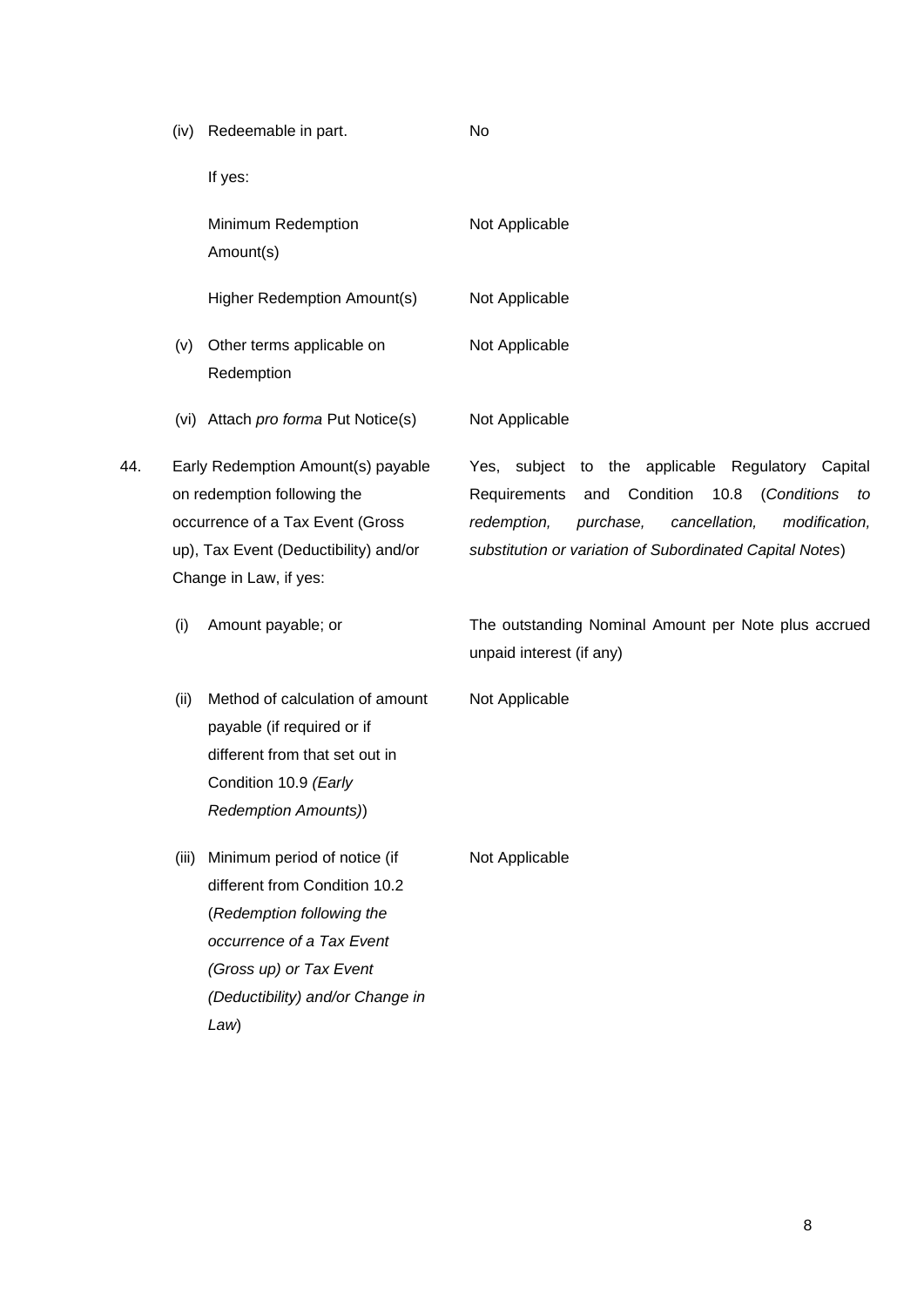| 45.                  |                          | Early Redemption Amount(s)                                                                                                                              | Applicable                                                                       |  |  |
|----------------------|--------------------------|---------------------------------------------------------------------------------------------------------------------------------------------------------|----------------------------------------------------------------------------------|--|--|
|                      | payable on redemption of |                                                                                                                                                         |                                                                                  |  |  |
|                      |                          | Subordinated Capital Notes for                                                                                                                          |                                                                                  |  |  |
|                      |                          | <b>Regulatory Capital reasons</b>                                                                                                                       |                                                                                  |  |  |
|                      | (i)                      | Amount payable; or                                                                                                                                      | The outstanding Nominal Amount per Note plus accrued<br>unpaid interest (if any) |  |  |
|                      | (ii)                     | Method of calculation of amount<br>payable or if different from that<br>set out in Condition 10.9 (Early<br><b>Redemption Amounts))</b>                 | See (i) above                                                                    |  |  |
|                      | (iii)                    | Minimum period of notice (if<br>different from Condition 10.5<br>(Redemption of Subordinated<br>Capital Notes for Regulatory<br>Capital reasons)        | Not Applicable                                                                   |  |  |
| 46.                  |                          | Early Redemption Amount(s)<br>payable on redemption on Event of<br>Default (if required), if yes:                                                       | Not Applicable                                                                   |  |  |
|                      | (i)                      | Amount payable; or                                                                                                                                      | Not Applicable                                                                   |  |  |
|                      | (ii)                     | Method of calculation of amount<br>payable (if required or if<br>different from that set out in<br>Condition 10.9 (Early<br><b>Redemption Amounts))</b> | Not Applicable                                                                   |  |  |
| <b>TRIGGER EVENT</b> |                          |                                                                                                                                                         |                                                                                  |  |  |
| 47.                  |                          | <b>Contractual Conversion Condition</b>                                                                                                                 | Not Applicable.                                                                  |  |  |
| 48.                  |                          | If applicable:                                                                                                                                          | Not Applicable                                                                   |  |  |
|                      | (i)                      | <b>Conversion Price</b>                                                                                                                                 | Not Applicable                                                                   |  |  |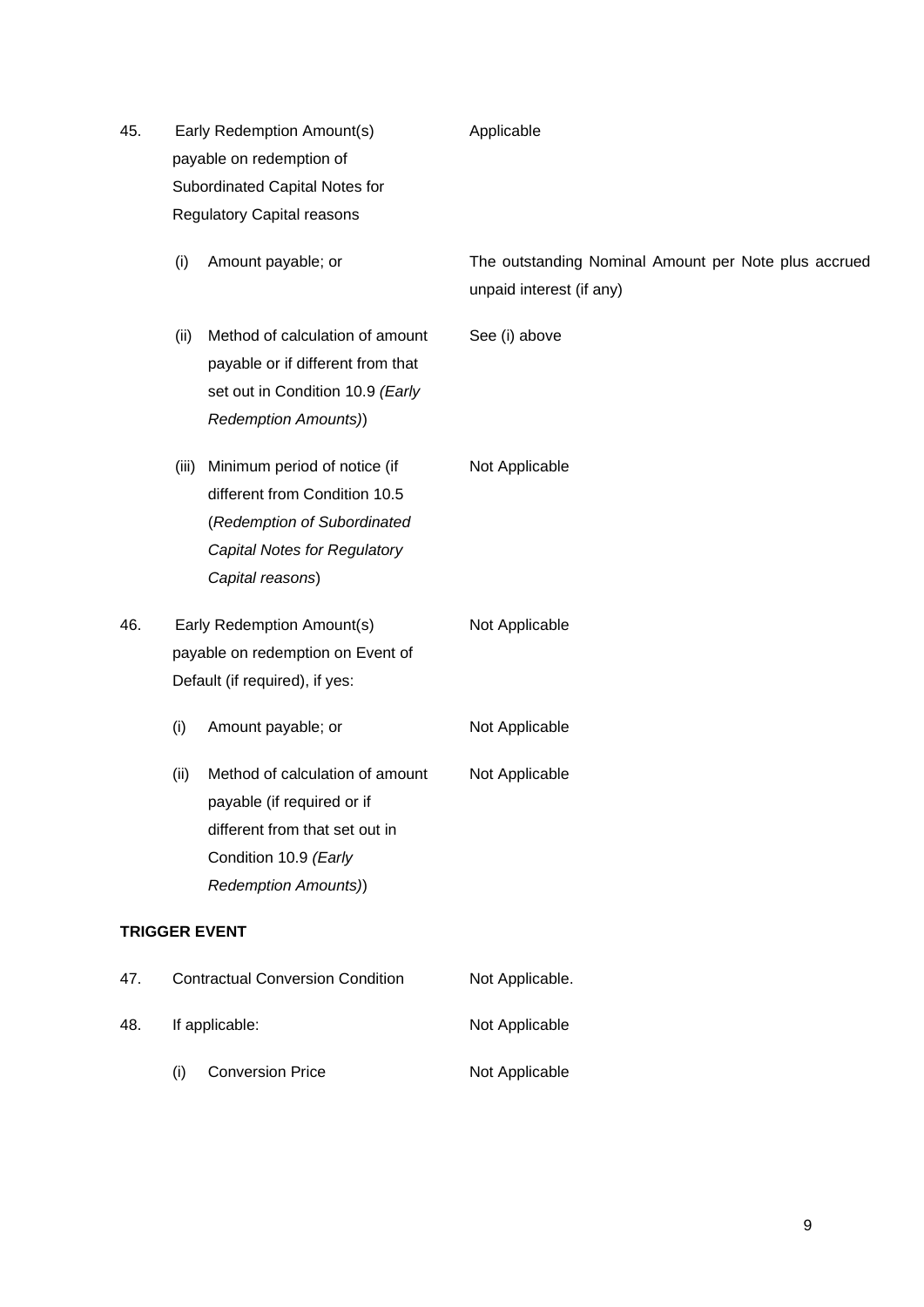|                | (ii)  | Conversion Record Date (if<br>different from the Note Terms<br>and Conditions)                                                | Not Applicable                                                                                                                                                                                                                                                                            |
|----------------|-------|-------------------------------------------------------------------------------------------------------------------------------|-------------------------------------------------------------------------------------------------------------------------------------------------------------------------------------------------------------------------------------------------------------------------------------------|
|                | (iii) | Conversion Settlement Date (if<br>different from the Note Terms<br>and Conditions)                                            | Not Applicable                                                                                                                                                                                                                                                                            |
|                | (iv)  | Time period for the delivery of<br>the Issuer Conversion Price<br>Notice (if different from the Note<br>Terms and conditions) | Not Applicable                                                                                                                                                                                                                                                                            |
|                | (v)   | Other                                                                                                                         | Not Applicable                                                                                                                                                                                                                                                                            |
| 49.            |       | <b>Contractual Write Off Condition</b>                                                                                        | Applicable. See Conditions 6.5 (Write Off or Conversion of<br>Subordinated Capital Notes), 6.6 (Notification of Trigger<br>Event) and 6.8 (Write Off of Subordinated Capital Notes<br>upon a Trigger Event) to 6.11 (Regulatory Capital<br><b>Requirements and Additional Conditions)</b> |
| <b>GENERAL</b> |       |                                                                                                                               |                                                                                                                                                                                                                                                                                           |
| 50.            |       | Substitution and variation for<br><b>Subordinated Capital Notes</b>                                                           | Not applicable.                                                                                                                                                                                                                                                                           |
| 51.            |       | Substitution and variation for<br>Subordinated Capital Notes upon a<br>Change in Law                                          | Not applicable                                                                                                                                                                                                                                                                            |

- 52. Amendment Option to disapply the Contractual Conversion Condition for Subordinated Capital Notes pursuant to Condition 6.10 (*Disapplication of Contractual Conversion Condition or Contractual Write Off Condition*)
- 53. Amendment Option to disapply the Contractual Write Off Condition for Subordinated Capital Notes pursuant to Condition 6.10 (*Disapplication of*  Applicable

Not applicable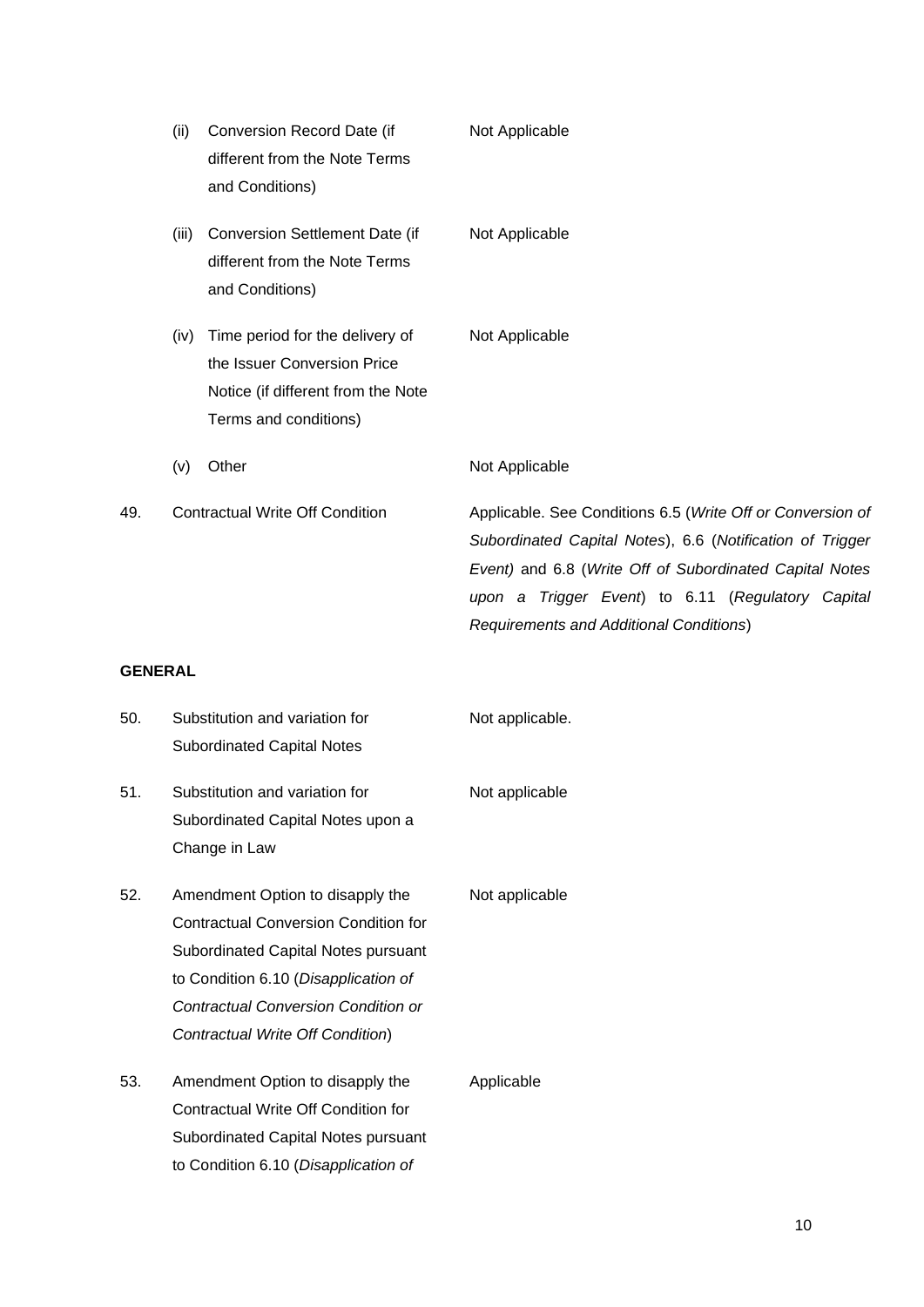*Contractual Conversion Condition or Contractual Write Off Condition*)

55. Financial Exchange JSE Limited

54. Aggregate Nominal Amount of Notes Outstanding and aggregate Calculation Amount of Programme Preference Shares as at the Issue Date

ZAR8,217,458,069 (eight billion two hundred and seventeen million four hundred and fifty eight thousand and sixty nine Rand) excluding this Tranche of Notes but including all other Notes and Programme Preference Shares issued on the Issue Date.

The aggregate Nominal Amount of all Notes Outstanding (including Notes issued under the Programme pursuant to the Previous Programme Memoranda) and the aggregate Calculation Amount of all Programme Preference Shares (including Programme Preference Shares issued under the Programme pursuant to the 2013 Programme Memorandum) as at the Issue Date, together with the aggregate Nominal Amount of this Tranche of Notes (when issued), will not exceed the Programme Amount.

| 56. | ISIN No.                                                          | ZAG000182148                               |
|-----|-------------------------------------------------------------------|--------------------------------------------|
| 57. | <b>Stock Code</b>                                                 | INLV10                                     |
| 58. | Additional selling restrictions                                   | Not Applicable                             |
|     | (i)<br><b>Financial Exchange</b>                                  | Not Applicable                             |
|     | Relevant sub-market of the<br>(ii)<br><b>Financial Exchange</b>   | Not Applicable                             |
| 59. | Provisions relating to stabilisation                              | Not Applicable                             |
| 60. | Method of distribution                                            | <b>Private Placement</b>                   |
| 61. | Credit Rating assigned to Issuer as<br>at the Issue Date (if any) | See Annex "A" (Applicable Credit Ratings). |
| 62. | Governing law (if the laws of South<br>Africa are not applicable) | The laws of South Africa are applicable.   |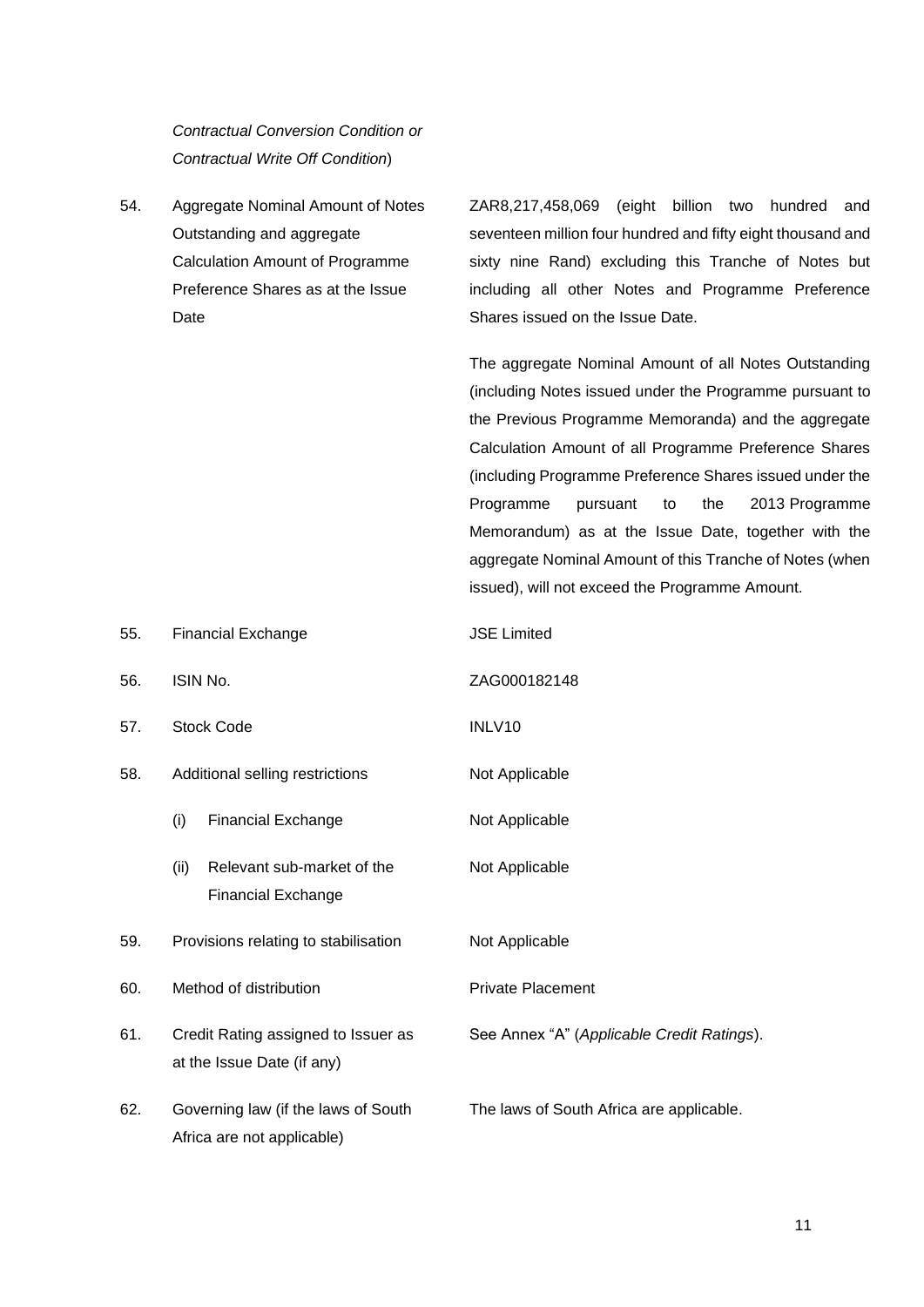| 63. | Other Banking Jurisdiction | Not Applicable                                                 |
|-----|----------------------------|----------------------------------------------------------------|
| 64. | Use of proceeds            | As at the Issue Date, the proceeds of the issue of this        |
|     |                            | Tranche ranks as Additional Tier 1 Capital.                    |
| 65. | Surrendering of Individual | 10 days after the date on which the Individual Certificate in  |
|     | Certificates               | respect of the Note to be redeemed has been surrendered        |
|     |                            | to the Issuer.                                                 |
| 66. | Reference Banks            | Not Applicable                                                 |
| 67. | Other provisions           | Not Applicable                                                 |
| 68. | Material Change Statement  | The Issuer hereby confirms that as at the date of this         |
|     |                            | Applicable Pricing Supplement, there has been no material      |
|     |                            | change in the financial or trading position of the Issuer and  |
|     |                            | its subsidiaries since the unaudited financial results for the |
|     |                            | for the six months ended 30 September 2021 have been           |
|     |                            | published. This statement has not been confirmed nor           |
|     |                            | verified by the auditors of the Issuer.                        |

#### **DISCLOSURE REQUIREMENTS IN TERMS OF PARAGRAPH 3(5) OF THE COMMERCIAL PAPER REGULATIONS IN RELATION TO THIS ISSUE OF NOTES**

## 1. Paragraph  $3(5)(a)$

The "ultimate borrower" (as defined in the Commercial Paper Regulations) is the Issuer.

# 2. Paragraph  $3(5)(b)$

The Issuer is a going concern and can in all circumstances be reasonably expected to meet its commitments under the Notes.

# 3. Paragraph  $3(5)(c)$

The auditor of the Issuer is KPMG Incorporated and Ernst & Young Incorporated.

4. Paragraph  $3(5)(d)$ 

As at the date of this issue: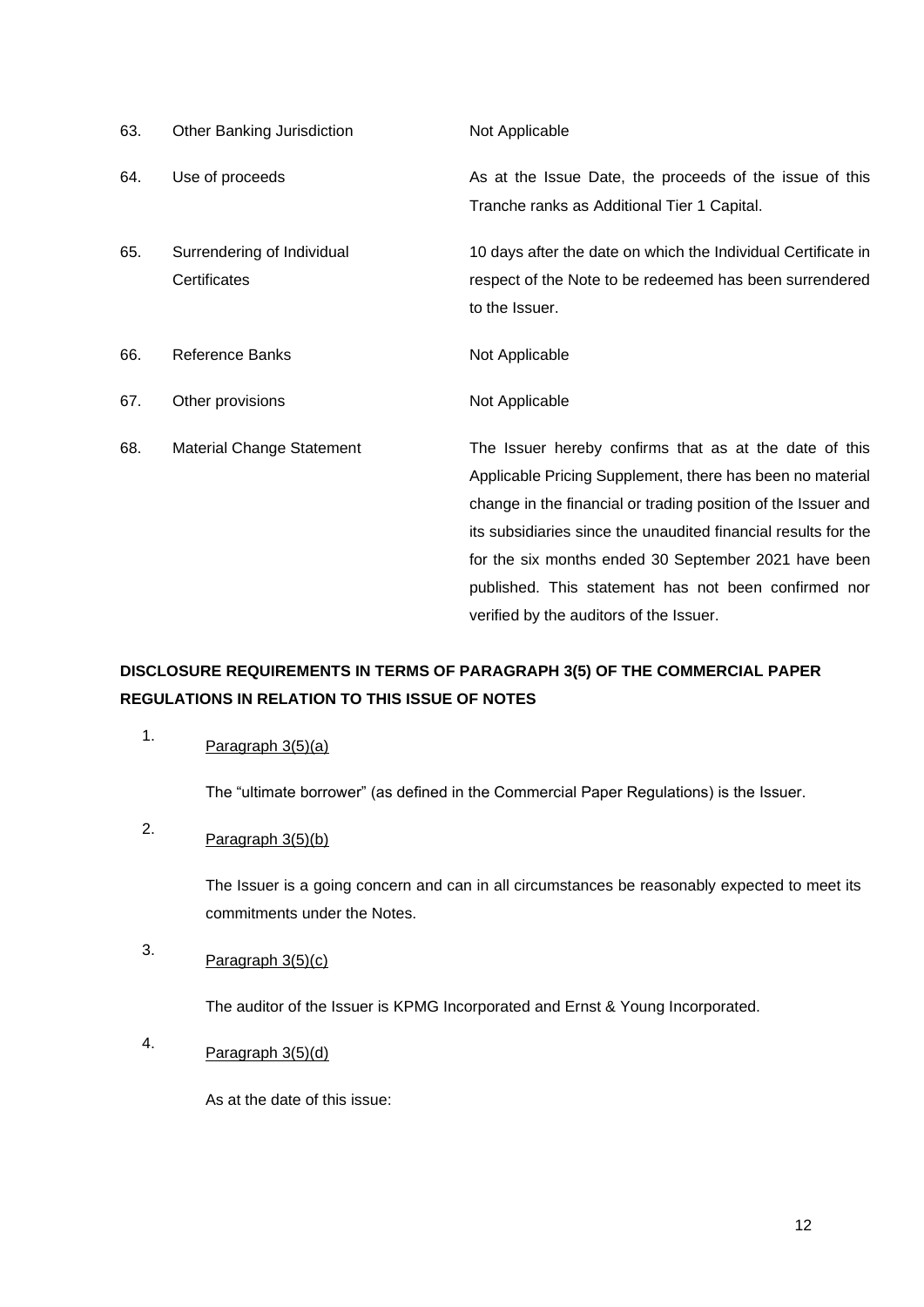- (j) the Issuer has issued Commercial Paper (as defined in the Commercial Paper Regulations) in an amount of ZAR4,802,458,069 (four billion eight hundred and two million four hundred and fifty eight thousand and sixty nine Rand); and
- (iii) the Issuer estimates that it may issue ZAR4,000,000,000 (four billion Rand) of Commercial Paper during the current financial year, ending 31 March 2022.

## 5. Paragraph 3(5)(e)

All information that may reasonably be necessary to enable the investor to ascertain the nature of the financial and commercial risk of its investment in the Notes is contained in the Programme Memorandum and this Applicable Pricing Supplement (Notes).

## 6. Paragraph 3(5)(f)

There has been no material adverse change in the Issuer's financial position since the date of its last audited financial statements.

## 7. Paragraph  $3(5)(g)$

The Notes issued will be listed.

## 8. Paragraph 3(5)(h)

The funds to be raised through the issue of the Notes are to be used by the Issuer for its general corporate purposes.

## 9. Paragraph 3(5)(i)

The obligations of the Issuer in respect of the Notes are unsecured.

## 10. Paragraph 3(5)(j)

KPMG Incorporated, the statutory auditors of the Issuer, have confirmed that based on the work performed, nothing has come to their attention that causes them to believe that this issue of Notes issued under the Programme will not comply in all respects with the relevant provisions of the Commercial Paper Regulations.

#### **Responsibility:**

The Issuer accepts full responsibility for the information contained in this Applicable Pricing Supplement (Notes). To the best of the knowledge and belief of the Issuer (who has taken all reasonable care to ensure that such is the case) the information contained in this Applicable Pricing Supplement (Notes)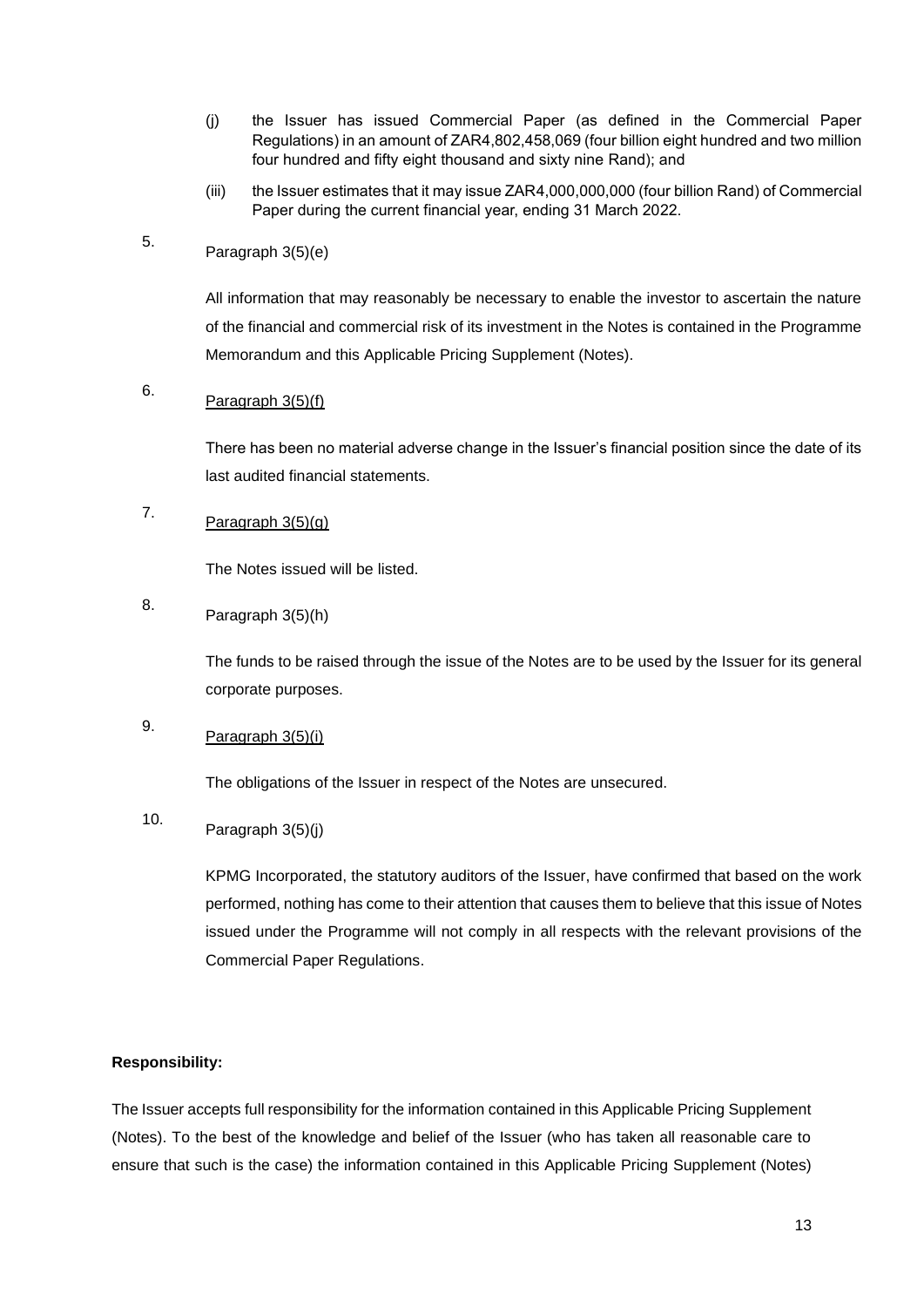is in accordance with the facts and does not omit anything which would make any statement false or misleading and all reasonable enquiries to ascertain such facts have been made. This Applicable Pricing Supplement (Notes) contains all information required by law and the applicable debt listings requirements of the JSE.

Application is hereby made to list this issue of Notes on 6 December 2021.

| For:       | <b>INVESTEC LIMITED</b>                               |
|------------|-------------------------------------------------------|
| Signature: | who warrants that he / she is duly authorised thereto |
| Name:      | Marlé van der Walt                                    |
| Capacity:  | Director                                              |
| Signature: | who warrants that he / she is duly authorised thereto |
| Name:      | Lourens Francois Janse van Rensburg                   |
| Capacity:  | Head of Investec Corporate and Institutional Banking  |

**SIGNED** at Johannesburg on 1 December 2021.